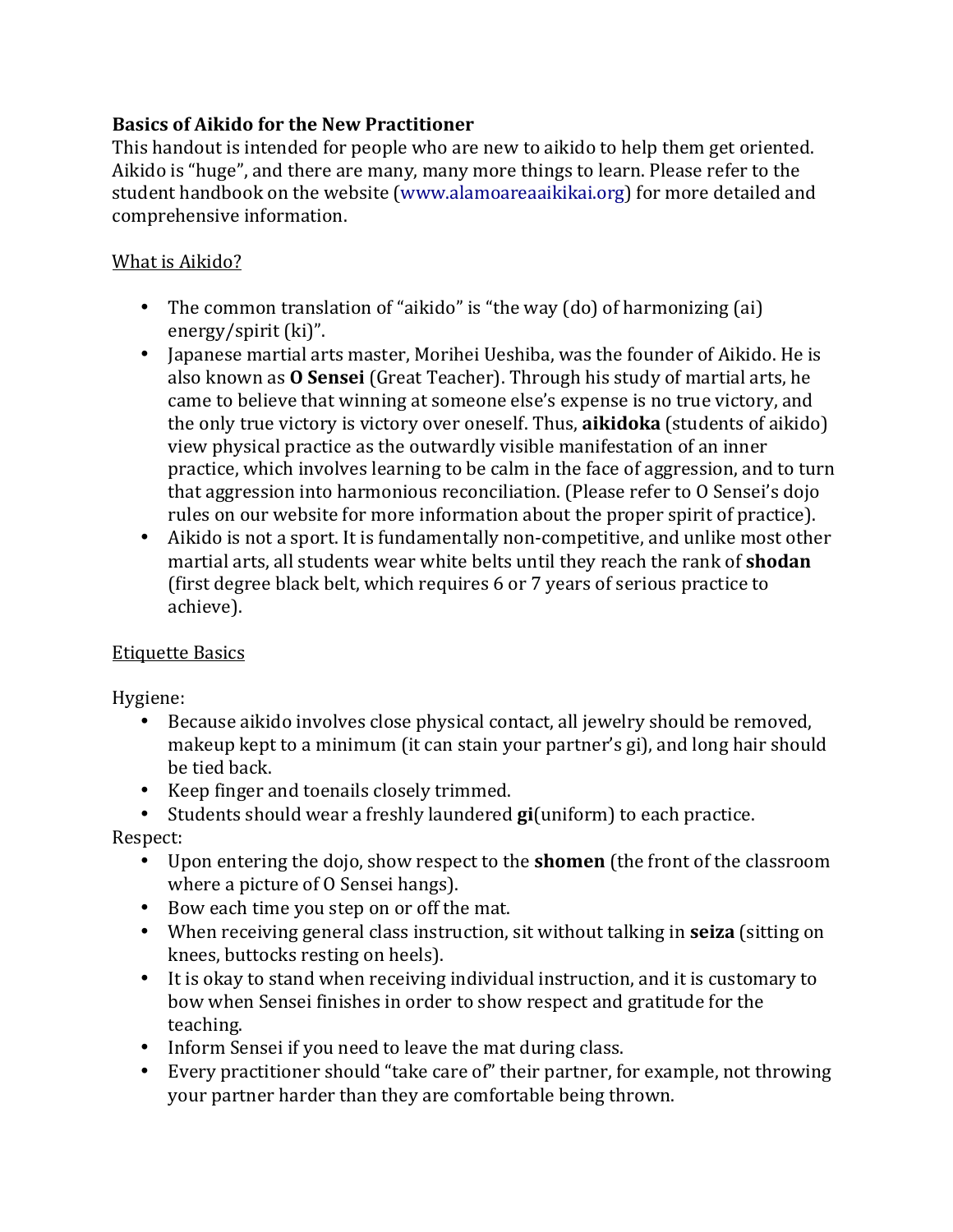# A Typical Class

At the beginning of class, students line up sitting in **seiza** (on their knees), according to rank (the most senior students sit closest to the door), facing the **shomen** (picture of **O** Sensei). The instructor comes to the front. As sensei bows to the shomen, the students follow. Then the instructor turns to the students, and the instructor and students bow to each other, while saying **Onegaishimasu** ("I request this favor").

After the ritual of bowing in, there is a warm up, which includes stretching and practice of fundamental aikido movements. Next, the instructor selects a partner, and demonstrates, giving instruction about a technique. Then, students select a partner (or sometimes Sensei will assign partners), and everyone takes turns practicing the technique with each other, while sensei walks around giving individual help. When Sensei claps, this is the signal to sit down to receive the next instruction. Usually, 2-5 techniques will be covered in any given class.

At the end, everyone lines up as they did in the beginning of class. First, they bow to the shomen and then bow to the instructor while saying "**domo arigato gozaimashita**" (thank you for what you've done) or "thank you sensei." Students wait for sensei to leave the mat and the highest ranking **sempai** (senior student) leads a closing bow. After all bow, students find those they practiced with and say "thank you" or "domo arigato" to each one individually, accompanied with another bow.

# Useful terms

**hara** - center of the body; the lower belly

**uke** - the "attacker;" the person who receives the technique (who gets "thrown"/pinned)

**ukemi** - the art of attacking and being thrown

**nage** - the "defender" or person who is attacked, and who therefore performs the technique; the goal is to neutralize the attack without harming the attacker

**hanmi** - triangular stance with your front foot pointing for ward and your backfoot perpendicular to the front foot

**gyaku hanmi** - facing your opponent as if seeing yourself reflected in a mirror (literally)

**ai hanmi** - opposite gyaku hanmi; sometimes referred to as "criss-cross," facing your opponent in a mutual stance (both nage and uke have same foot forward)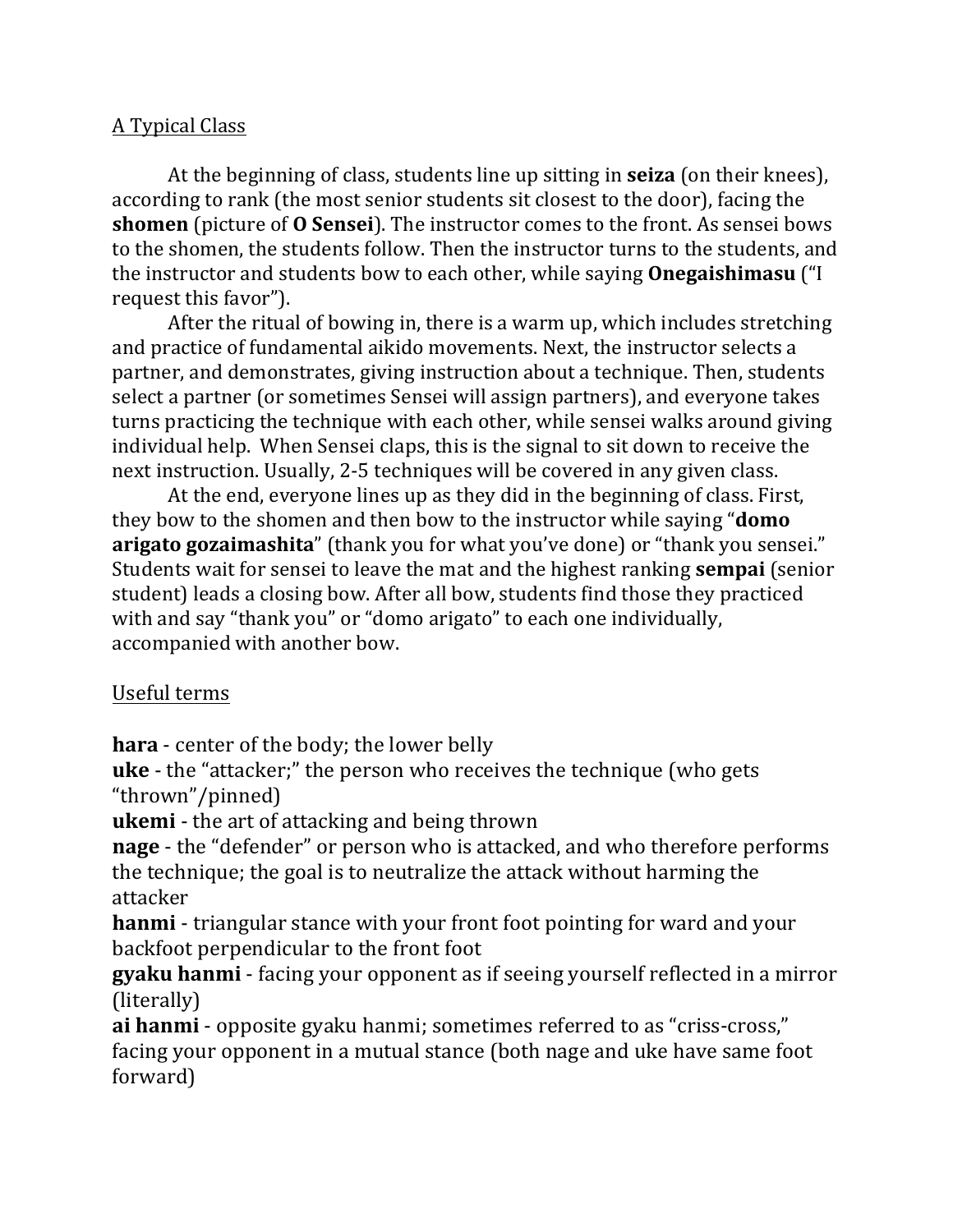#### *Directional Vocabulary*

**omote** - moving to the front side of uke's body **ura** - moving to the back side of uke's body **irimi** - entering into or past uke **tai no henko** - sliding in and pivoting, just off line of attack **tenkan** - slide in, pivot 180 degrees, and step back **tenshin** - retreating obliquely off the line of attack

# *Grabbing Attacks*

**katatetori** - one handed wrist grab **morotetori** - two handed grab on one forearm (gyaku hanmi) **ryotetori** - grab both wrists of nage (gyaku hanmi) **katatori** - shoulder grab (gyaku hanmi) **ryokatatori** - double shoulder grab (gyaku hanmi) **ushiro ryotetori** - grabbing both wrists from behind

#### *Striking attacks*

**shomenuchi** - vertical strike along mid-line to middle of forehead (gyaku) hanmi)

**yokomenuchi** - side strike to the head on an oblique angle (ai hanmi) **tsuki** - thrust or punch at nage's mid-section. (ai hanmi)

# *Joint Locks*

**ikkyo, nikkyo, sankyo, gyaku sankyo, yonkyo, gokyo; kotegaeshi** For example, the technique might be: katatetori ai hanmi ikkyo, which would mean that uke uses the criss-cross wrist grab attack, and nage performs the technique of ikkyo in response.

Even though the movements are profoundly natural, they are typically unaccustomed; strength and coordination come with time and practice. Also, Japanese terminology gradually becomes second nature. **Please be patient with yourself!** Remember that every person on the mat either is or has been a beginner. You will be supported and taught at your own rate.